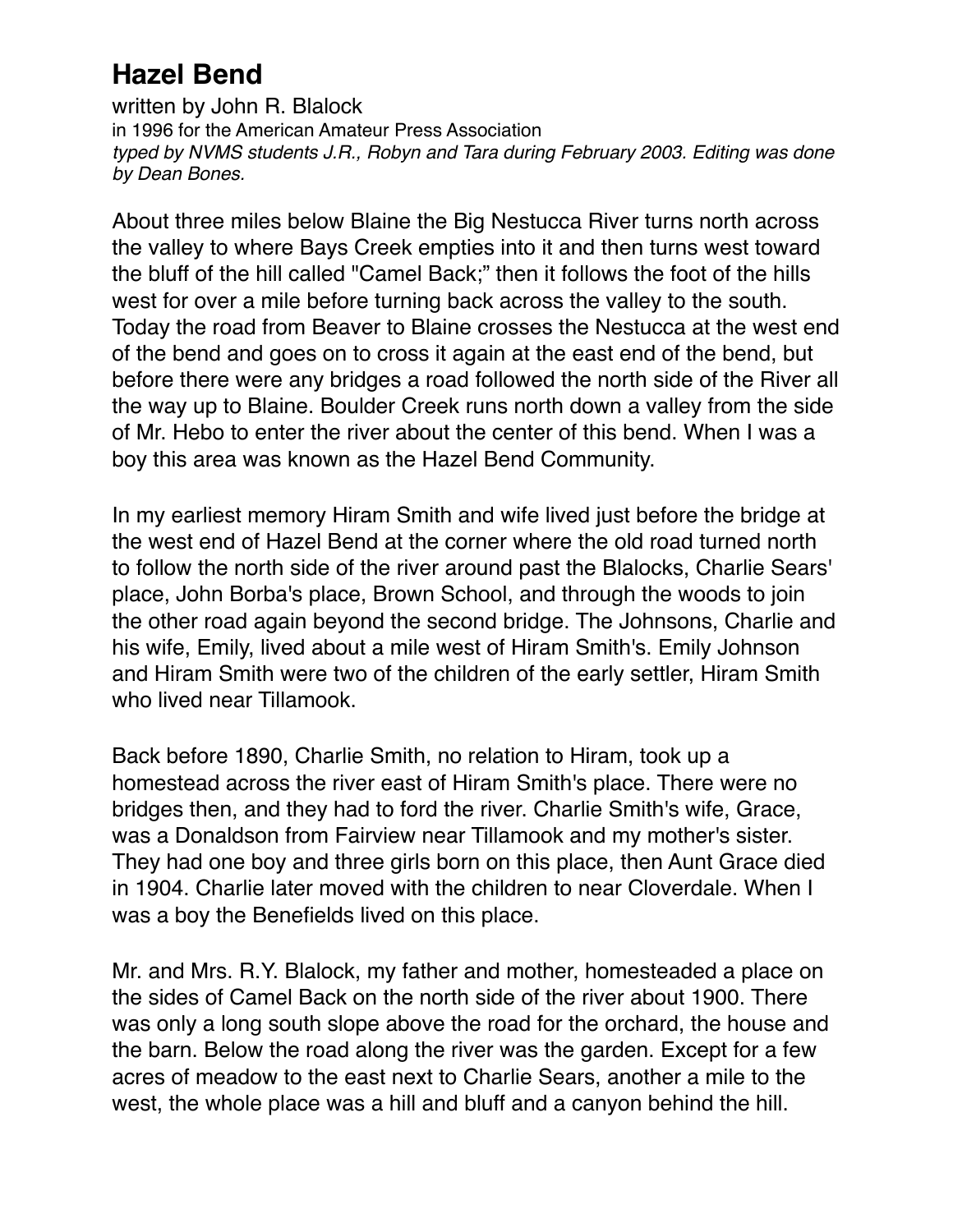written by John R. Blalock in 1996 for the American Amateur Press Association *typed by NVMS students J.R., Robyn and Tara during February 2003. Editing was done by Dean Bones.*

Not long after 1900 Gus Chopard and young wife, Grace (Getchel) Chopard, moved onto a place north of Charlie Smith's and on the south side of the river near the northwest corner of the bend. Here they lived and raised a large family. Part of the Chopard property was on the hills on the north side of the river where he pastured his cows in summer. There he built a milking shed, and he built a swinging bridge to cross back and forth across the river on foot. The bridge was still there in the forties, but it is gone now.

Charlie Sears, who lived just east of us, was probably the earliest settler in that region. I do not know when he came there, as he could neither read nor write, having grown up following his father as a hunter and trapper. He said he had been there when a big fire burned over those hills, about 1850, and he could tell how he, his father and the Indians all fled ahead of the flames down the river to the sandspit at Nestucca Bay. When I was a boy, Camel Back and all the hills round about were covered with tall "snags," the burned trunks of giant trees.

There was a trail that followed the hillsides from Charlie Sears' place along the steep bluff of Camel Back, through our barnyard, along the hillside above our house and over the hilltops to the west. Charlie said that it was the old Indian trail, that when he and his father brought a stove in there they packed it in on a horse over that trail. Part of that trail, along the bluff about 200 feel above the road below, we used to drive our cows to pasture in the canyon behind the hill.

Fannie Smith said that when her parents, the William Smiths, built their house in 1890, the logs were drawn into place by a yoke of oxen owned by Charlie Sears. Charlie's wife, Elizabeth (Cable) Sears, was sister to Fannie's mother. I remember her well. "Lizzie," we called her. She was very hard of hearing and had a large horn she put to her ear to hear with. Fannie Smith's folks lived up towards Blaine from Hazel Bend.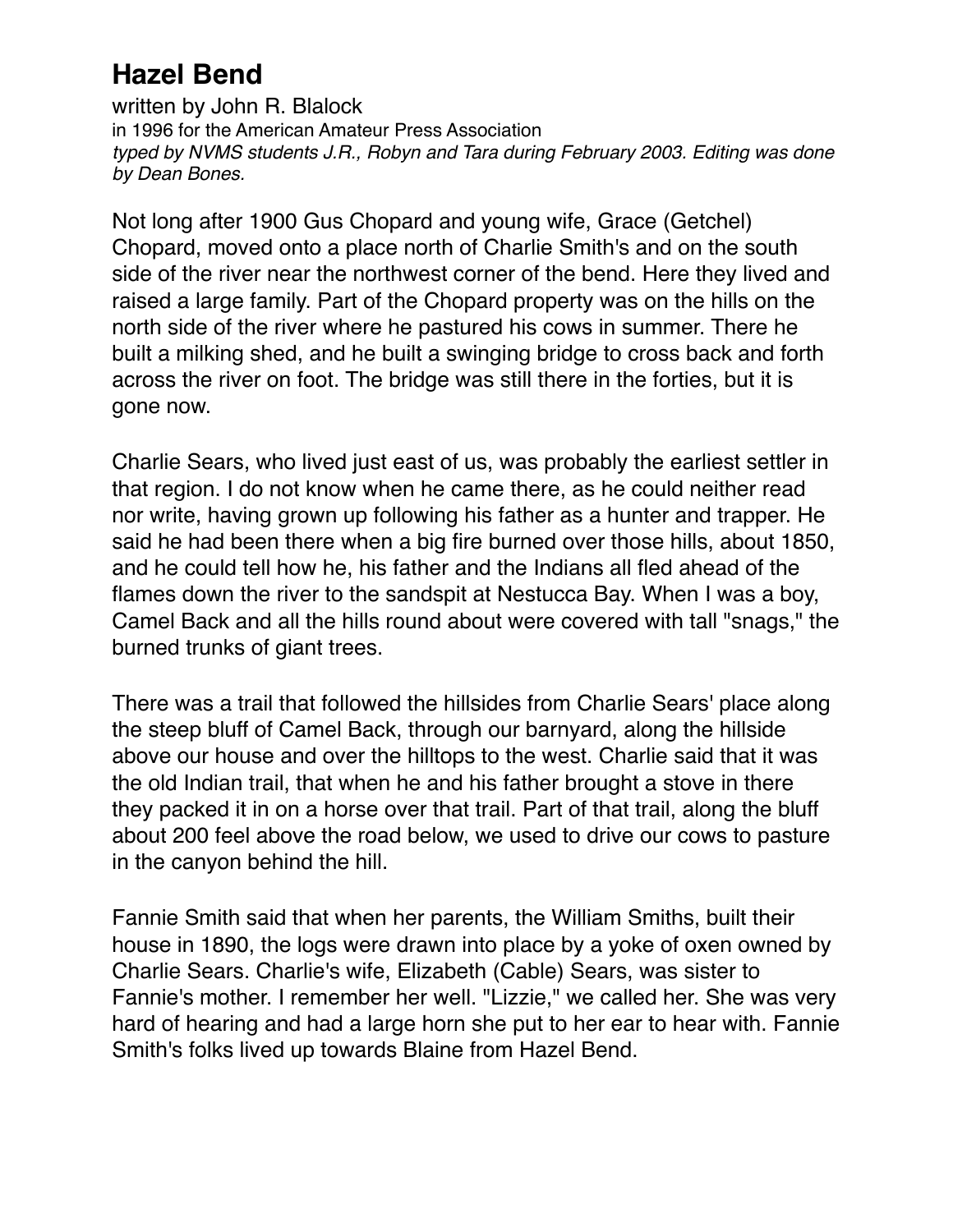written by John R. Blalock in 1996 for the American Amateur Press Association *typed by NVMS students J.R., Robyn and Tara during February 2003. Editing was done by Dean Bones.*

The Bays family moved onto Bays Creek about the same time the William Smiths arrived, and they gave their name to the creek. They moved away about 1912, and the place changed hands many times after that, no one keeping it more than three or four years. John Borba and wife, Rosa, lived near the mouth of Bays Creek, and Brown School was up on the hill just behind their place. They had two sons, John and Emanuel. Behind the Borba's house at the foot of the hill was a boxed in spring of clear, cold water. When water was needed up at the school a student was sent with the big bucket down to get a bucket full at that spring.

Up Bays Creek and past the Bays place lived two bachelor brothers named Grifford. I remember that the name of one of them was Jess. They were very superstitious and used to come tell us about the spooks and witches that bothered them very much, would sometimes cause a cow to suddenly go dry or a lamp chimney to crack and fall apart before their eyes.

Beyond the Griffords lived Emanuel Souares on his homestead. He was the brother of Mrs. Borba. Once when Brown School went on a picnic to Battle Lake we visited him, and I remember that we could see the ocean from the porch of his cabin.

Behind Brown School was Bennett Hill where the Bennett family once lived. They had several children, one of whom was retarded. Mr. Bennett was a member of the Salvation Army, and he started a Sunday school in Brown School.

Before a school house was built up Boulder Creek all the children of Hazel Bend came to Brown School. I believe the Jensens were the first house on Boulder Creek. Farther up lived the Kinnamons, the Speece family, the Nicholas family and the Sandoz family. Mrs. Sandoz was sister to Gus Chopard, and they had come from France. Others who once lived up Boulder Creek were Bob Richards, Oliver Mills and Frank and John Kumm. Going east from Boulder Creek to where the road crossed the river again the Gladwells lived just before the bridge. Later on, about 1913, the